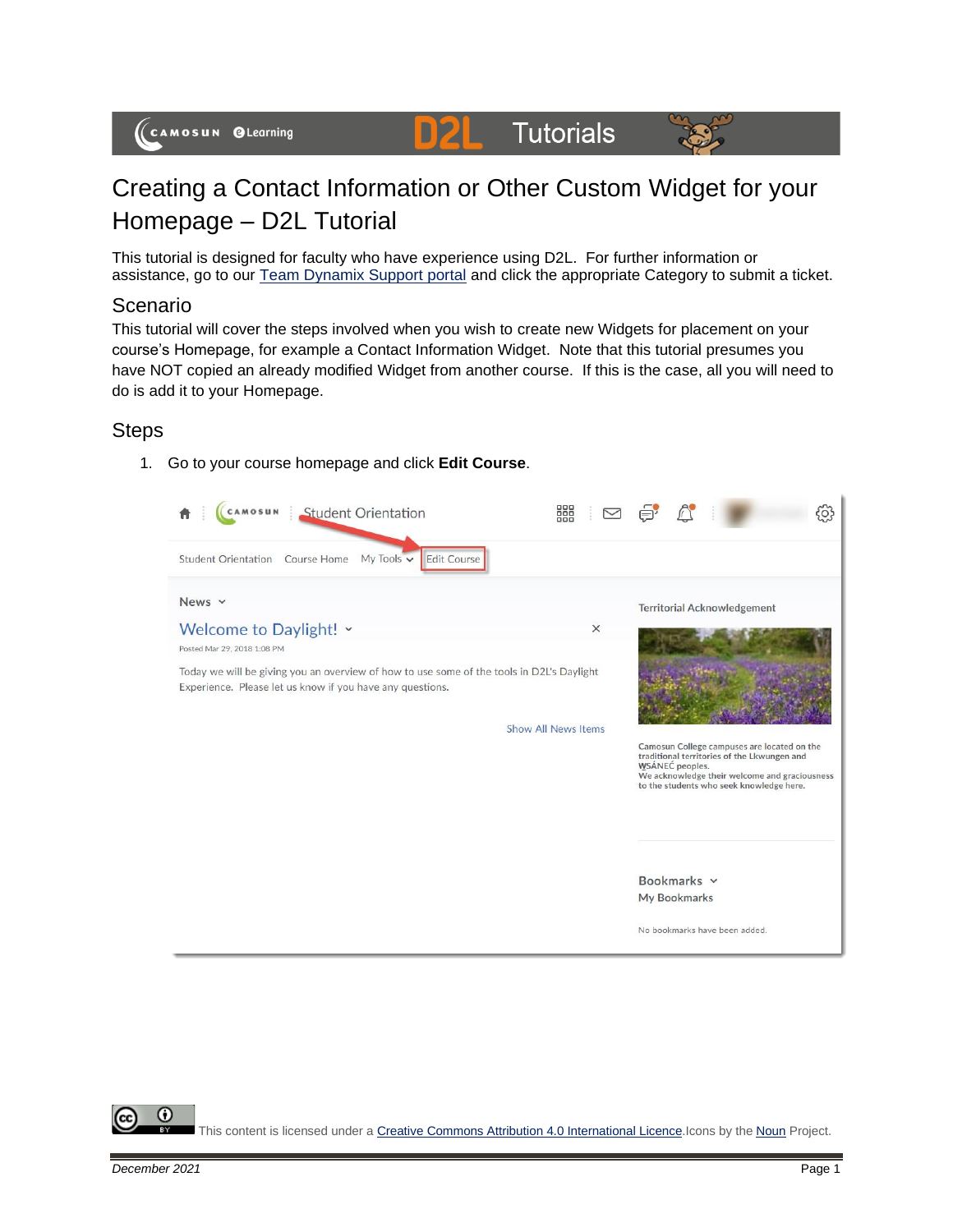#### 2. Click **Homepages**.

| Category<br>Name                                |                         |                                                            |  |
|-------------------------------------------------|-------------------------|------------------------------------------------------------|--|
| <b>Site Setup</b>                               |                         |                                                            |  |
| Course Offering Information<br><b>■</b> Widgets | <b>俞 Homepages</b>      | <b>8</b> Navigation & Themes                               |  |
| <b>Site Resources</b>                           |                         |                                                            |  |
| <b>Book Management</b>                          | <b>Calendar</b>         | <b>III</b> Content                                         |  |
| Course Builder                                  | External Learning Tools | <b>副</b> Forms                                             |  |
| <b>E</b> Frequently Asked Questions             | <b>III</b> Glossary     | <b><math>±</math></b> Import / Export / Copy<br>Components |  |
| <b>BB</b> Links                                 | <b>B</b> Manage Dates   | <b>Manage Files</b>                                        |  |
| Learner Management                              |                         |                                                            |  |
| <b>Attendance</b>                               | <b>E</b> Class Progress | $E$ Classlist                                              |  |
| <b>S</b> Groups                                 |                         |                                                            |  |

| <b>Homepages</b><br>Select a homepage to use in this org b.<br>Selecting the default option means your homepage will reflect any changes made to the default homepage.<br><b>Create Homepage</b><br><b>Active Homepage</b><br>Orientation<br>$\checkmark$<br><b>Apply</b><br>Course Default $\sim$<br>Default homepage for courses<br>Orientation Course Homepage v |         |                                             |
|---------------------------------------------------------------------------------------------------------------------------------------------------------------------------------------------------------------------------------------------------------------------------------------------------------------------------------------------------------------------|---------|---------------------------------------------|
|                                                                                                                                                                                                                                                                                                                                                                     |         | $\checkmark$ Active                         |
|                                                                                                                                                                                                                                                                                                                                                                     |         | Shared to this org unit from Camosun Online |
|                                                                                                                                                                                                                                                                                                                                                                     |         | Default Homepage: Not Enforced              |
|                                                                                                                                                                                                                                                                                                                                                                     |         |                                             |
|                                                                                                                                                                                                                                                                                                                                                                     |         |                                             |
|                                                                                                                                                                                                                                                                                                                                                                     |         |                                             |
|                                                                                                                                                                                                                                                                                                                                                                     |         |                                             |
|                                                                                                                                                                                                                                                                                                                                                                     | Widgets |                                             |

This content is licensed under [a Creative Commons Attribution 4.0 International Licence.I](https://creativecommons.org/licenses/by/4.0/)cons by the [Noun](https://creativecommons.org/website-icons/) Project.

 $\frac{\odot}{\odot}$ 

ල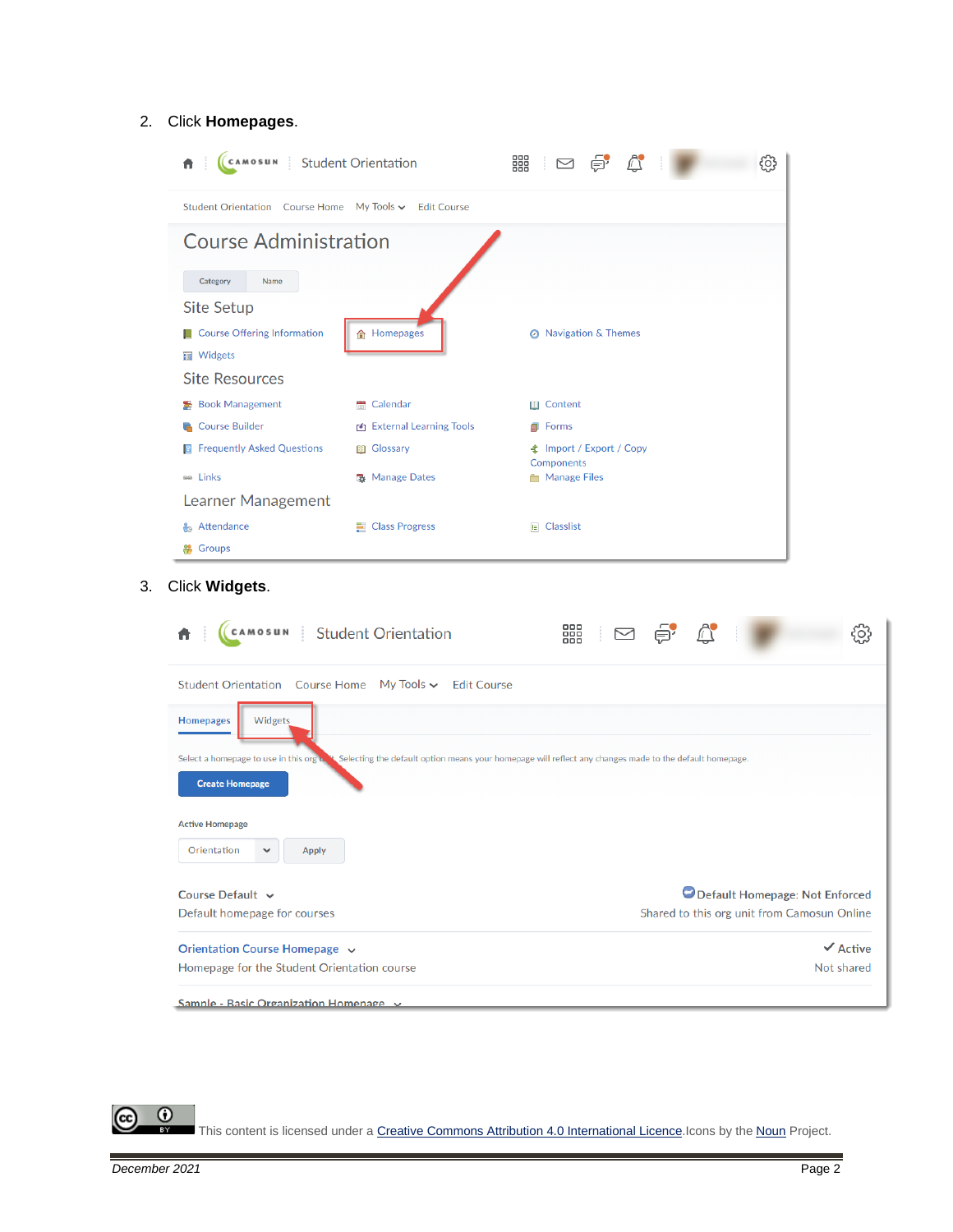4. Click **Create Widget**.

| CCAMOSUN Student Orientation<br>青土                     | 器                      | ŧ |
|--------------------------------------------------------|------------------------|---|
| Student Orientation Course Home My Tools v Edit Course |                        |   |
| Homepages Widgets                                      |                        |   |
| <b>Create Widget</b>                                   |                        |   |
| <b>Custom Widgets</b><br><b>System Widgets</b>         |                        |   |
| <b>Custom Widget List</b>                              |                        |   |
| Name A                                                 | <b>Actions</b>         |   |
| <b>Contact Info</b>                                    | ⇒ 巾 ╱ 氏 言              |   |
| <b>Google Analytics</b>                                | $\n  B\n$              |   |
| <b>Library Search</b>                                  | $\n  b c$              |   |
| <b>New Library search</b>                              | Fq.<br><b>PERSONAL</b> |   |

5. Enter a name for your Widget (for example "Contact Information") – this is the name that will appear in the title bar of the Widget on the Homepage. Then, click the **Content** tab (the Name will save automatically).

| Student Orientation Course Home My Tools v Edit Course |                           |        |         |
|--------------------------------------------------------|---------------------------|--------|---------|
| New Widget                                             |                           |        |         |
|                                                        |                           |        |         |
| Properties                                             | <b>Release Conditions</b> |        | Content |
| New Widget Properties                                  |                           |        |         |
| Name <sup>*</sup>                                      |                           |        |         |
| <b>Contact Information</b>                             |                           |        |         |
| <b>Description</b>                                     |                           |        |         |
|                                                        |                           |        |         |
|                                                        |                           |        |         |
|                                                        |                           |        |         |
|                                                        |                           |        |         |
|                                                        |                           |        |         |
| <b>Save and Close</b>                                  | Save                      | Cancel |         |

This content is licensed under [a Creative Commons Attribution 4.0 International Licence.I](https://creativecommons.org/licenses/by/4.0/)cons by the [Noun](https://creativecommons.org/website-icons/) Project.

 $\overline{0}$ 

(cc